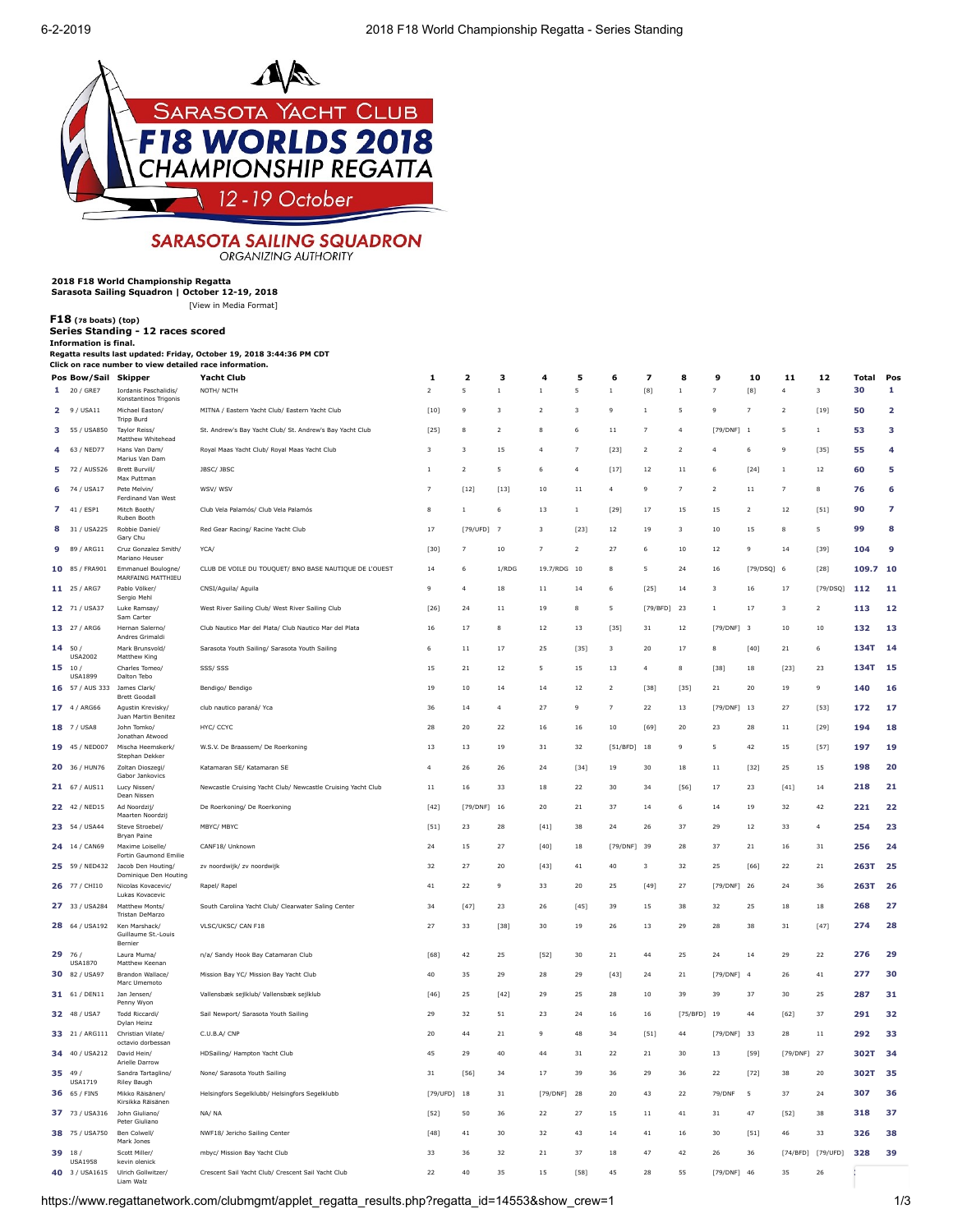## 6-2-2019 2018 F18 World Championship Regatta - Series Standing

|       | Pos Bow/Sail Skipper<br>41 46 / USA21 | Jim Zellmer/<br>ioe valante              | Yacht Club<br>Sss/ jvalante@v-mc.com                                                               | 1<br>$18\,$ | 2<br>19                  | з<br>24           | 4<br>49       | 5<br>36  | 6<br>33       | $\overline{\mathbf{z}}$<br>[79/BFD] | 8<br>43 | 9<br>[79/DNF] | 10<br>48 | 11<br>45    | 12<br>40       | Total<br>355 | Pos<br>41 |
|-------|---------------------------------------|------------------------------------------|----------------------------------------------------------------------------------------------------|-------------|--------------------------|-------------------|---------------|----------|---------------|-------------------------------------|---------|---------------|----------|-------------|----------------|--------------|-----------|
| 42    | 69<br><b>NED1542</b>                  | Willy Van der Heijden/<br>Arthur Moerman | CCZ/CCZ                                                                                            | 12          | 28                       | 44                | [79/UFD]      | 55       | 48            | 40                                  | $[63]$  | 33            | 27       | 43          | 30             | 360          | 42        |
|       | 43 19 / USA1                          | Brent Carlson/<br>Michael Dowson         | CRAW / Minnetonka Yacht Club/ Minnetonka Yacht Club                                                | 23          | $[54]$                   | 53                | 42            | 47       | 42            | [79/BFD]                            | 48      | 27            | 31       | 44          | 50             | 407          | 43        |
| 44    | 38<br><b>USA5204</b>                  | Paul Krutty/<br>Joe Buchert              | CRAM/ CRAM                                                                                         | 50          | $[62]$                   | 39                | 36            | 60       | [79/DNF]      | 57                                  | 34      | 20            | 22       | 47          | 43             | 408          | 44        |
|       | 45 35 / CAN018                        | Dan Borg/<br>Chris Molder                | Water Rats/ Water Rats                                                                             | 21          | 46                       | 50                | [79/DNF]      | 33       | 46            | 23                                  | 61      | [79/DNF]      | 30       | 57          | 52             | 419          | 45        |
| 46    | 17<br><b>USA1997</b>                  | Kurt Korte/<br>JJ Johnson                | CRAW/ CRAW                                                                                         | 37          | 43                       | 47                | 38            | [54]     | 32            | 48                                  | 52      | [79/DNF] 41   |          | 51          | 32             | 421          | 46        |
|       | 47 2 / USA1193                        | Jeff Rehm/<br>Will Murray                | CSYC/CRAM/ Sarasota Youth Sailing                                                                  | 49          | 45                       | [79/RET-<br>AF]   | 39            | 51       | 47            | 54                                  | 19      | 18            | [56]     | 53          | 49             | 424          | 47        |
| 48 51 | / USA232                              | Steve Piche<br>Juke Ball                 | Austin Yacht Club/ Austin Cat Fleet                                                                | 38          | 31                       | 41                | 37            | 65       | [79/DNF]      | 45                                  | 45      | [79/DNF] 55   |          | 36          | 48             | 441          | 48        |
| 49    | 11<br><b>USA1998</b>                  | Clavton Selsmever/<br>Alyx Selsmeyer     | CRAW/ CRAW                                                                                         | 54          | 48                       | 45                | 47            | $[61]$   | 50            | 27                                  | 60      | [79/DNF]      | 34       | 34          | 46             | 445          | 49        |
|       | 50 81 / CHI24                         | Paulo Gabella/<br>Martin Gabella         | P C M D.O.C.K S/ unknown                                                                           | 43          | 38                       | [79/DNS]          | 48            | 50       | $[79/DNF]$    | 46                                  | 49      | 79/DNF        | 79/RET   | $1\sqrt{3}$ | 17             | 462          | 50        |
|       | 51112<br>CAN5207                      | Olivier Pilon/<br>Jean Pierre Desrochers | Sextant Marine/ Sextant marine                                                                     | 44          | 37                       | [79/DNF]          | [79/UFD]      | 26       | 79/DNF        | 42                                  | 40      | 79/DNF        | 10       | 56          | 56             | 469          | 51        |
|       | 52 68 / USA858                        | Jason Moore/<br>Alberto Serrano          | Mission Bay Yacht Club/ Mission Bay Yacht Club                                                     | 53          | $[57]$                   | 49                | 46            | 53       | 41            | 53                                  | 50      | [79/DNF]      | 45       | 40          | 45             | 475          | 52        |
|       | 53 29 / ARG500                        | Gabriel Berberian/<br>Juan Cruz Benitez  | CUBA/ CUBA                                                                                         | 65          | 52                       | [79/DNS]          | [79/DNF]      | 44       | 79/DNF        | 37                                  | 31      | 79/DNF        | 58       | 20          | 13             | 478          | 53        |
|       | 54 34 / USA29                         | Daniel Williams/<br>Aaron Tsuchitori     | Kokokahi Sailing Club/ Kokokahi SC/Hawaii Kai Boat Club/Kaneohe Yacht<br>Club                      | 57          | 63                       | 52                | [79/DNF] [70] |          | 44            | 56                                  | 68      | 35            | 57       | 42          | 16             | 490          | 54        |
|       | 55 1 / USA317                         | Chris Tuckfield/<br>Eric Brattinga       | Crescent Sail Yacht Club/ Unknown                                                                  | 5           | 30                       | 48                | [79/DNF] 42   |          | 52/BFD        | [79/BFD]                            | 64      | 79/DNF        | 60       | 58          | 55             | 493          | 55        |
|       | 56 66<br><b>USA1982</b>               | Travis Vetter/<br>Eytan Moudahi          | Mission Bay Yacht Club/ Mission Bay Yacht Club                                                     | 35          | 49                       | 66                | 53            | 59       | 31            | 35                                  | 53      | [79/DNF] 39   |          | [79/DNF]    | 79/DNC         | 499          | 56        |
| 57    | 6 / NED3                              | Pieter Oskam/<br><b>Tony Mels</b>        | WSV Warder/ WSV Warder                                                                             | 58          | 53                       | 37                | 51            | 17       | 54/BFD        | 36                                  | $[71]$  | [79/DNF] 70   |          | 68          | 62             | 506          | 57        |
| 58    | 60<br><b>USA2006</b>                  | Brett Bingham/<br><b>Trent Stewart</b>   | Utah Sailing Association/ unknown                                                                  | 61          | 55                       | 43                | 34            | 56       | [79/DNF]      | - 55                                | 59      | [79/DNF]      | - 52     | 39          | 60             | 514          | 58        |
| 598/  | USA10                                 | Ian Ray/<br>Peter Libre                  | NEMA/ Unknown                                                                                      | 59          | [79/DNF]                 | 69                | [79/DNF]      | 69       | 79/DNF        | 58                                  | 33      | 36            | 62       | 48          | $\overline{7}$ | 520          | 59        |
|       | 60 22 / USA117                        | Chris Stater/<br>Preston Lawrence        | Miami Yacht Club/ CABB                                                                             | 39          | [79/DNS]                 | 58                | 50            | 68       | [79/DNF]      | 62                                  | 58      | 79/DNF        | 29       | 50          | 44             | 537          | 60        |
|       | 61 5/USA129                           | Dave Stiemsma/<br>Owen Pfaff             | ALCA, Hobie Fleet 519, CRAM/ BYC                                                                   | 66          | 60                       | 56                | 35            | $[67]$   | 38            | 50                                  | 47      | [79/DNF]      | 64       | 60          | 64             | 540          | 61        |
|       | 62 16 / CAN112                        | Laurent-David Beaulieu/<br>Olivier Leduc | canf18/canf18                                                                                      | 63          | [79/DNS]                 | 59                | [79/DNF]      | 57       | 53/BFD        | 33                                  | 26      | 79/DNF        | 79/DNF   | 54          | 54             | 557          | 62        |
| 63 84 | GBR29                                 | Ghislain Melaine/<br>Regis Melaine       | Whitstable Yacht Club/ Whitstable Yacht Club                                                       | 69          | 39                       | 55                | 55            | 49       | [79/DNF]      | 67                                  | 54      | [79/DNF]      | 54       | 61          | 67             | 570          | 63        |
|       | 37/<br><b>USA1883</b>                 | Dan DeLave/<br>Eileen Haub               | ABYC/ ABYC                                                                                         | 67          | 34                       | 54                | [79/DNF]      | 64       | 49            | 65                                  | 46      | [79/DNF] 49   |          | 67          | 79/UFD         | 574          | 64        |
| 65    | 56/<br><b>USA1977</b>                 | Jeff Collins/<br><b>Matthew Collins</b>  | MBYC/ MBYC                                                                                         | 55          | 58                       | 64                | 54            | 63       | [79/DNF] 61   |                                     | 57      | [79/DNF] 53   |          | 55          | 58             | 578          | 65        |
|       | 66 79 / CHI242                        | Mario Mandujano/<br>Rodrigo Sanchez      | Rapel lake/ Rapel lake                                                                             | 64          |                          | [79/DNF] [79/DNC] | 79/DNC        | 52       | 79/DNF        | 63                                  | 51      | 34            | 67       | 65          | 34             | 588          | 66        |
|       | 67 80 / AUS331                        | Aaron Butler/<br>Jason Hegert            | Jericho Sailing Centre/ Ballarat yacht club                                                        | 70          | [79/DNF]                 | -46               | [79/DNF]      | -40      | <b>79/DNF</b> | 60                                  | 62      | 79/DNF        | 43       | 63          | 59             | 601          | 67        |
| 68    | 53<br><b>USA1936</b>                  | Dan Maxwell/<br>Nicholas Lovisa          | sarasota sailing squadron/ Sarasota Youth Sailing                                                  | 56          | [79/UFD]                 | 60                | 56            | 46       | [79/DNF]      | 32                                  | 67      | 79/DNF        | 50       | 79/DNF      | 79/DNC         | 604          | 68        |
| 69    | 13.<br><b>USA1978</b>                 | Brian Hearn/<br>Dustin deFelice          | CRAW/ CRAW                                                                                         | 47          | [79/UFD]                 | 57                | [79/DNF]      | 71       | 79/DNF        | 52                                  | 66      | 79/DNF        | 63       | 49          | 79/RFT         | 642          | 69        |
|       | 70 15 / USA4                          | Tyler Gruen/<br>Gretchen Wilbrandt       | Catamaran Racing Association of Wisconsin/ Minnetonka Yacht Club                                   | 72          | 64                       | 63                | [79/DNF] 72   |          | [79/DNF] 59   |                                     | 69      | 79/DNF        | 35       | 70          | 63             | 646          | 70        |
|       | 71 83 / USA13                         | Jeffrey Newsome/<br>James Orkins         | ABYC/ MBYC                                                                                         | 60          | 61                       | 61                | 45            | 66       |               | [79/DNF] [79/DNC]                   | 79/DNC  | 79/DNC        | 79/DNC   | 79/DNC      | 79/DNC         | 688          | 71        |
|       | 72 78 / CAN21                         | Nedim Alca/<br>John Cunning              | Jericho Sailing Centre/ Jericho Sailing Centre                                                     | 75          | 67                       | 65                | [79/DNF] 74   |          | [79/DNF]      | 66                                  | 70      | 79/DNF        | 69       | 66          | 65             | 696          | 72        |
|       | 73 43 / USA685                        | Larry Ferber/<br>Ralph Cole<br>Pat Cole  | Longboat Key Moorings/ Longboat Key Moorings<br>/ Longboat Key Moorings<br>/ Longboat Key Moorings | [79/DNS]    | 66                       | 68                | [79/DNF] 73   |          | 79/DNF        | 70                                  | 72      | 79/DNF        | 71       | 59          | 61             | 698          | 73        |
| 74    | 30 / USA507                           | Greg Nedurian<br>David Reed/<br>Mark H   | Space Coast Catamaran Fleet/ Unknown                                                               | 73          | [79/DNF]                 | 62                | [79/DNF]      | 76       | 79/DNF        | 64                                  | 73      | 79/DNF        | 61       | 69          | 68             | 704          | 74        |
|       | 75 58 /<br>CAN2668                    | Mike Madge/<br>Casey Sellers             | BLYC/ TBYC                                                                                         | 71          | 51                       | [79/UFD]          | [79/UFD]      | 62       | 78/BFD        | 79/DNC                              | 79/DNC  | 79/DNC        | 79/DNC   | 64          | 66             | 708          | 75        |
| 76    | 32<br><b>NED1803</b>                  | Ian Bouchier/<br>Joe Bouchier            | Casper Boat Club/ Casper Boat Club                                                                 | 74          | 65                       | 67                | [79/DNF]      | [79/DNF] | 79/DNF        | 68                                  | 74      | 79/DNF        | 65       | 71          | 69             | 711          | 76        |
|       | 28<br>CAN1084                         | leff Gerrits/<br>Liana Giovando          | Water Rats Sailing Club/ St. James Town Sailing Club                                               | 62          | 59                       | [79/RET]          | [79/DNC]      | 75       | 79/DNF        | 79/BFD                              | 65      | 79/DNF        | 68       | 79/DNC      | 79/DNC         | 724          | 77        |
|       | 78 39 / USA348                        | Kurt Gregory/<br>Ken Hirschmugl          | GulfPort Yacht Club, FL/ Gulf Port Yacht Club                                                      |             | [79/DNF] [79/DNC] 79/DNC |                   | 79/DNC        | 79/DNS   | 79/RET        | 79/DNS                              | 79/DNF  | 79/DNC        | 79/DNC   | 79/DNC      | 79/DNC         | 790          | 78        |